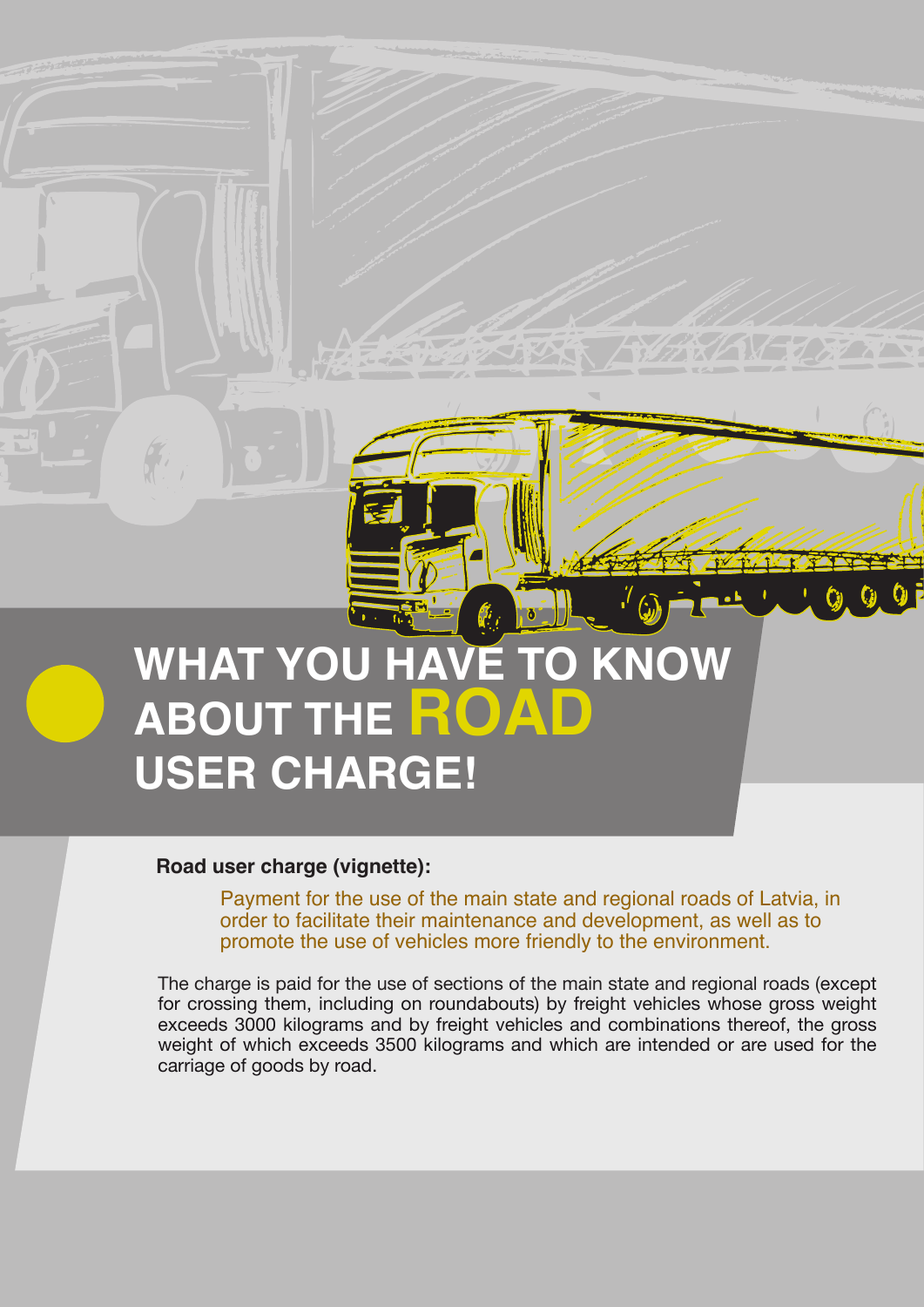## **ROAD USER CHARGE SELECTIONS ON THE MAIN STATE AND REGIONAL ROADS**

Road sections on which freight vehicles with a gross weight  $>$  3 t, as well as freight vehicles and combinations thereof with a gross weight  $> 3.5$  t, must pay the charge

# **THE ROAD USER CHARGE IS NOT PAID**

- $\blacksquare$  for the vehicles of the institutions subordinated to the Ministry of Interior and the educational institutions subordinated to these institutions;
- **For the vehicles of the institutions subordinated to the Ministry of Defence and of the National** Armed Forces;
- $\blacksquare$  for municipal police authority vehicles;

**Tals** 

**Tukums** 

Rīga

elgay

.<br>Kuldi